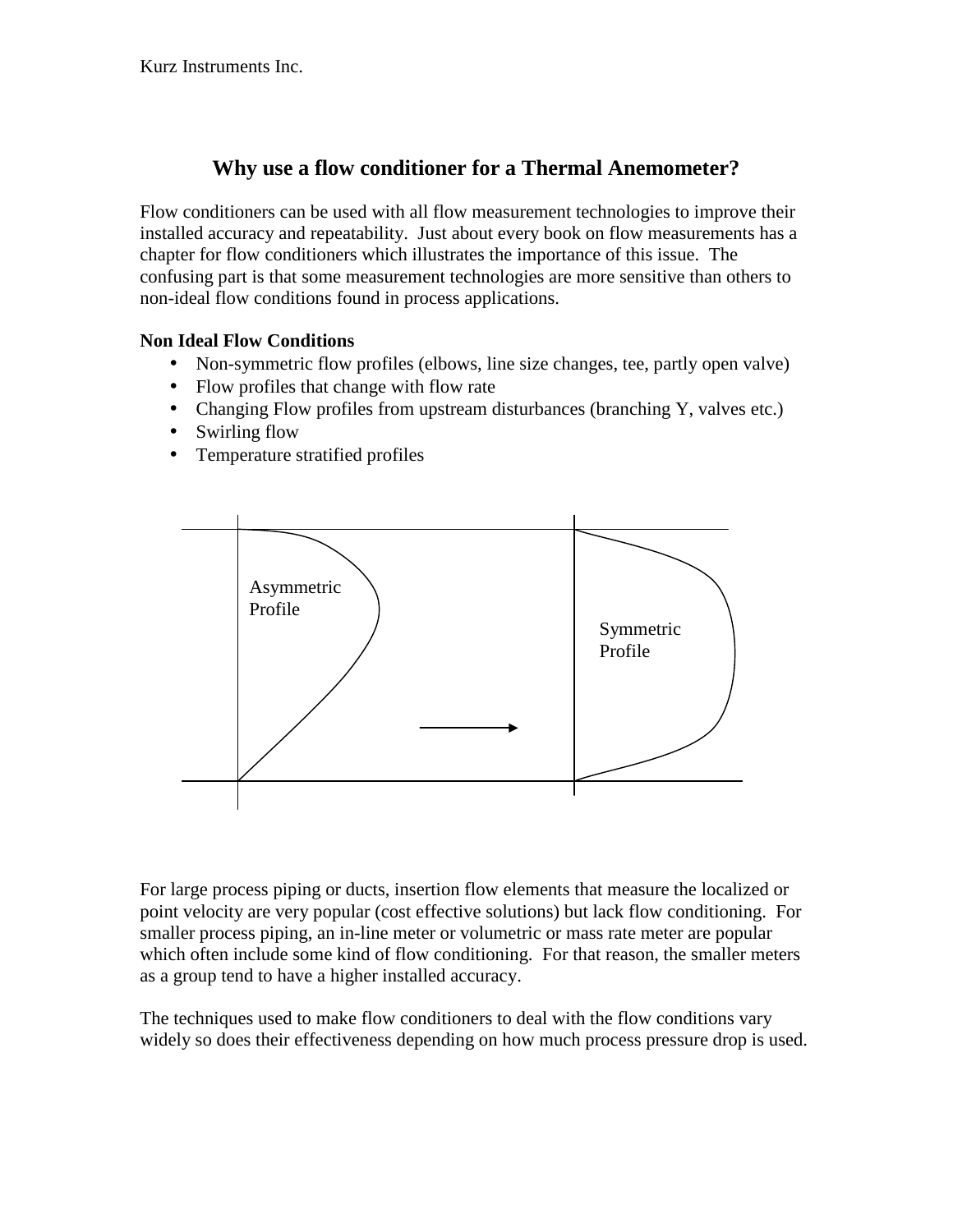

### **Flow Conditioner Examples**

- Long length of pipe
- Perforated plates
- Laminar Flow Elements (LFE)
- Honeycomb
- Venturi piping
- Flow nozzles  $\mathcal{L}^{\text{max}}$
- $\mathbf{r}^{\prime}$ Partial honeycomb and partial nozzles (like the "Vortab")

Small flow semiconductor gas flow meters are a good example of inline devices which have nearly ideal flow conditioners yet they consume large pressure drops in the process. While a long pipe run will eventually through drag, establish a stable flow profile, the space and cost of such a method is often not practical unless you already have such a "metering" run available because the gas is being transported from one location to another. Venturi flow sections are a very good compromise in size, cost and performance due to their pressure recovery sections or diffusers which tend to defy the basic performance /pressure drop curve (Kurz 534FTB for example). The partial honeycomb/nozzle flow conditioners (FCI or Kurz Vortab device) have similar immunity to profile disruptions as the ventrui type conditioners with a higher pressure drop. In compressed gas applications, the pressure drop is often of no concern whereas in blower applications the pressure drop can be a significant factor in peak system flow rates.

## **CPA vs. CTA Thermal Anemometer**

When a thermal anemometer is used as the primary velocity sensing device, the temperature profiles in the process may be a source of error. The CPA or constant power anemometer flow meters tend to use only a fraction of a watt of power which only heats the velocity sensor slightly ( $\sim 10^{\circ}$ C) above the ambient temperature for a typical sensor and this temperature rise falls with increasing velocity. If there is a small temperature